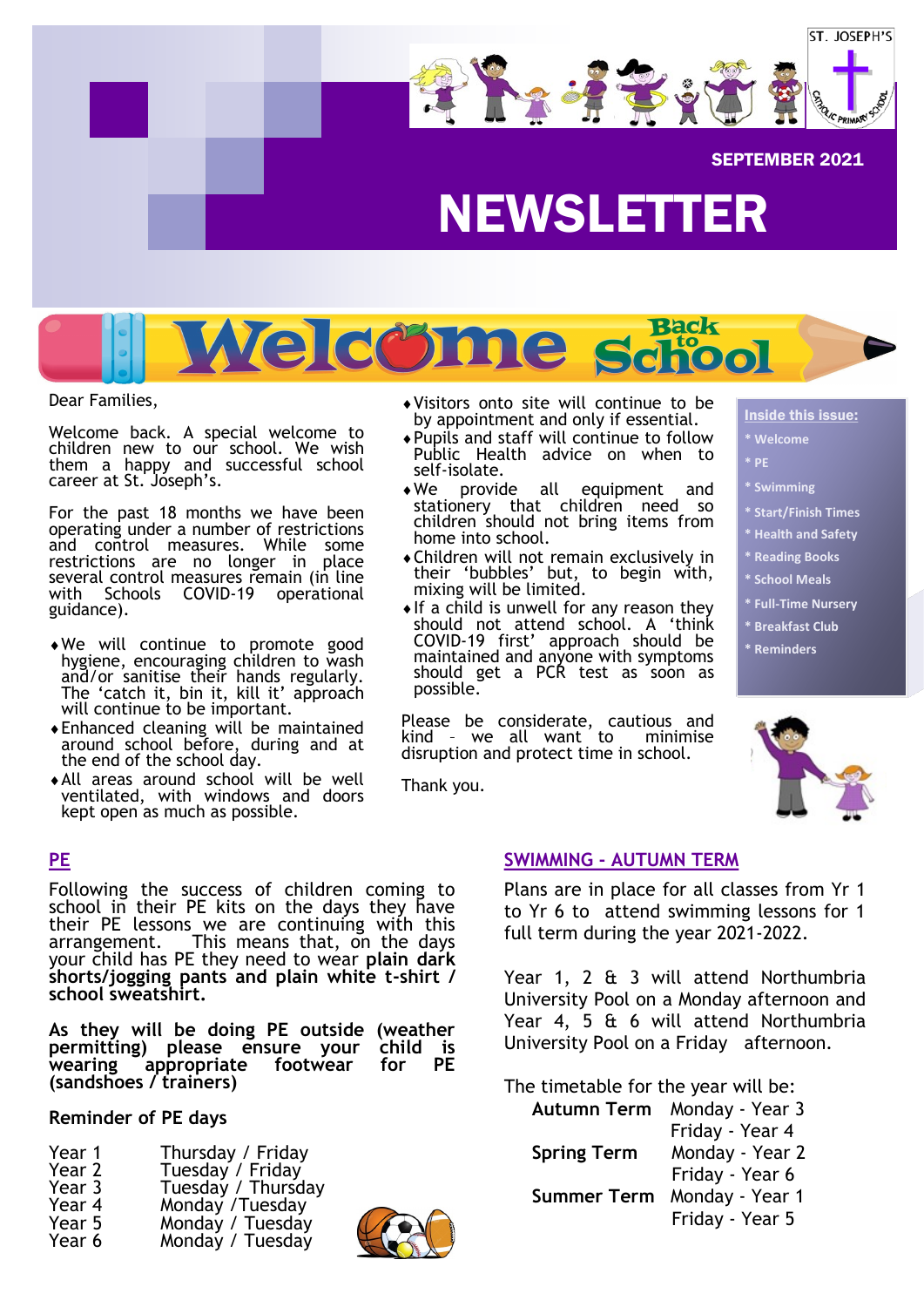**NEWSLETTER** 

### **START / FINISH TIMES**

Doors open at 8.45 am. School starts at 8.55 am. Please ensure children are in school by **8.55 am** so as to allow a prompt start to the school day.

School ends at **3.00 pm** for Early Years (Nursery and Reception) and for Key Stage 1 (Year 1 and 2).

School ends at **3.05 pm** for Key Stage 2 (Year 3 – 6).

### **HEALTH AND SAFETY**

### **A few reminders..**

### **Nut Allergies**

We have some children in school with **STOP** severe nut allergies. Please ensure that NUT-FREE *no* snack or packed lunch containing ZONE nuts is brought into school. Thank you in advance for your support.

### **Collecting children at the end of the day**

Please ensure the school office/class teacher is aware of any change of arrangement for collecting children at the end of the day. Unless there is a pre-arranged agreement, parents are asked **not** to collect other children as we have had, on occasion, children thought to be 'missing' because they have been collected by another family but without the parent's agreement. This can happen when, for example, parents are delayed and arrive to

school to find their child is no longer in school. This causes a great deal of anxiety both for the family and school. Please reinforce the message given in school to all children that if the adult they are expecting to take them home is not on the yard at the end of the day, they **must** return to their class teacher.



### **No Smoking**

We are a **no-smoking zone.** Smoking (including the use of e-cigarettes) is not permitted anywhere within the school grounds.

### **Litter**

ST. JOSEPH'S

We work hard to keep our school environment clean and safe and free from litter. Please ensure that any litter goes into the bin on the yard and  $\overline{\mathfrak{h}}$ is not dropped onto the ground.

## **No Dogs**

Families are advised that dogs **must not** be brought onto the school premises at any time. Whilst they may be friendly and loving pets, I am sure you will appreciate that not all children are comfortable or confident with dogs. We ask parents/carers to be vigilant in this and alert school staff as necessary.

### **Birthday treats**

Due to the increasing number of children with known food allergies, please be aware that we are no longer able to accept birthday cakes/sweets into school to be shared out. Thank you for your co-operation and understanding.



### **Road Safety**

Please be aware that the school mini buses are used throughout the week for a variety of visits and activities.

The entrance to school **must be kept clear** with the **vellow** school marki clear of **ALL** traffic to allow access for the mini buses in order to return children safely to school at the end of the school day.



### **READING BOOKS**

If you have any school books at home please return them to school. Please look under the beds, behind the sofa, in the cupboards and return any you find!

Please remember to bring book bags to school every day.

Please note, the only school bag that children need is their book bag. Children are asked not to bring any other bags (or belongings) to school as these cause cloakroom areas to<br>become congested with children then become congested with children then struggling to hang up their coats.







<sup>tiving</sup>, Learning and Lovin<sup>g</sup><br>together with Christ



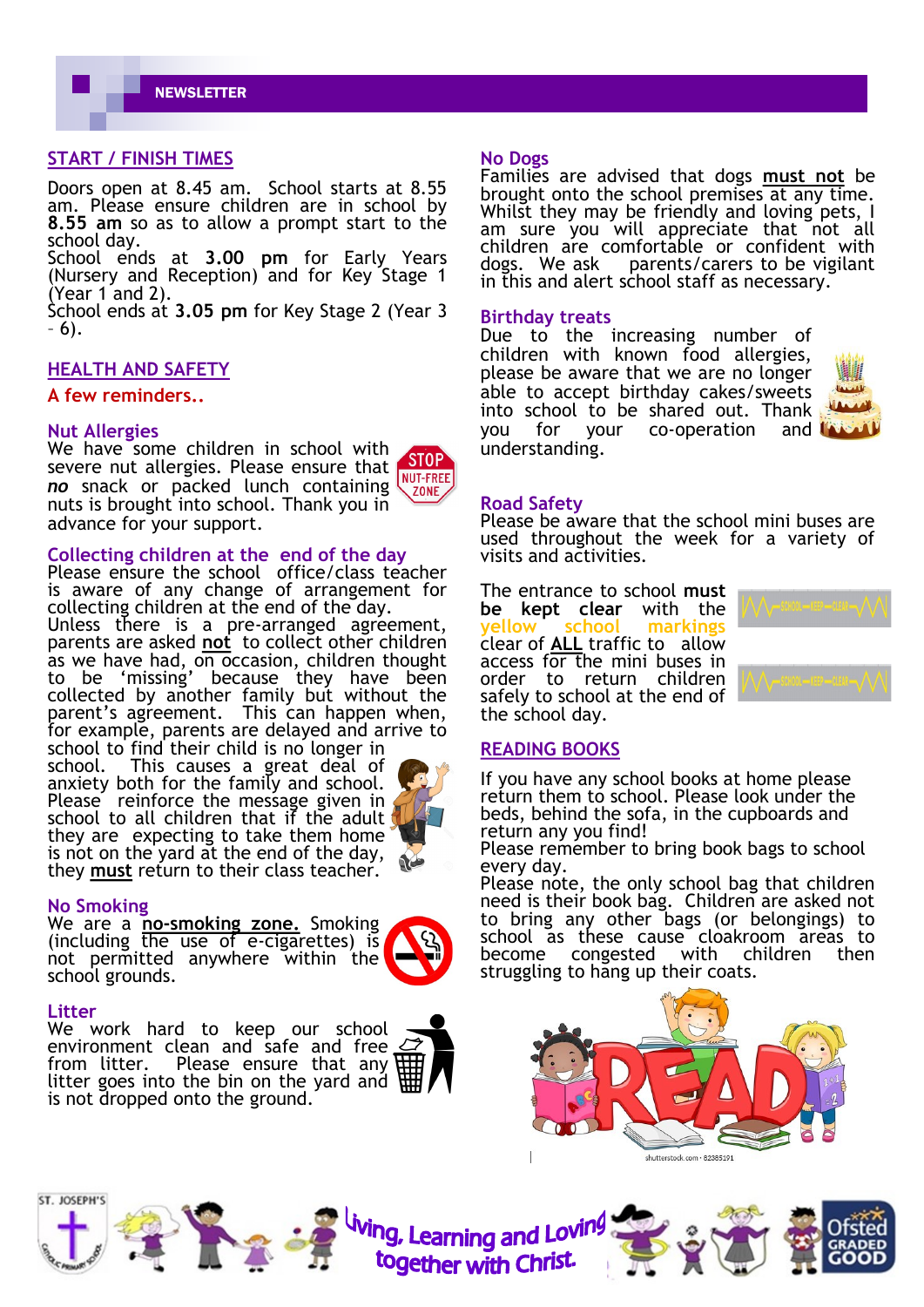### **School Meals**

**A reminder that the cost of school meals for Nursery and Key Stage 2 children is £11.00 per week** (£2.20 per day).

### **Free School Meals**

Please can all families who think they may qualify for Free School Meals complete an application form, (available from the school office or online. This includes families office or online. **This includes families whose children receive a Universal Infant Free School Meal because they are in Reception, Year 1 or Year 2**)

If you are entitled to Free School Meals, they are granted until a child's 18th birthday, unless your circumstances change. For a child in Reception and Year 1 and Year 2, completing the form now means that, if you are eligible, your child will continue to receive Free School Meals as they move into Year 3 without the need for you to complete

further forms. It also means that you won't have to pay for meals while you wait for the form to be processed by the Local Authority.

**It is very important that all the children eligible for Free School Meals are known to school as this affects other funding that**  school receives, in particular Pupil Premium where school receives additional funding to improve educational outcomes and provide a wide range of enrichment activities for children in school. **Please help us not to miss out on this funding**.

If you have any questions or queries, then please do not hesitate to contact the school office or Mrs Hepple, our Parent Support Adviser. We are more than happy to help!